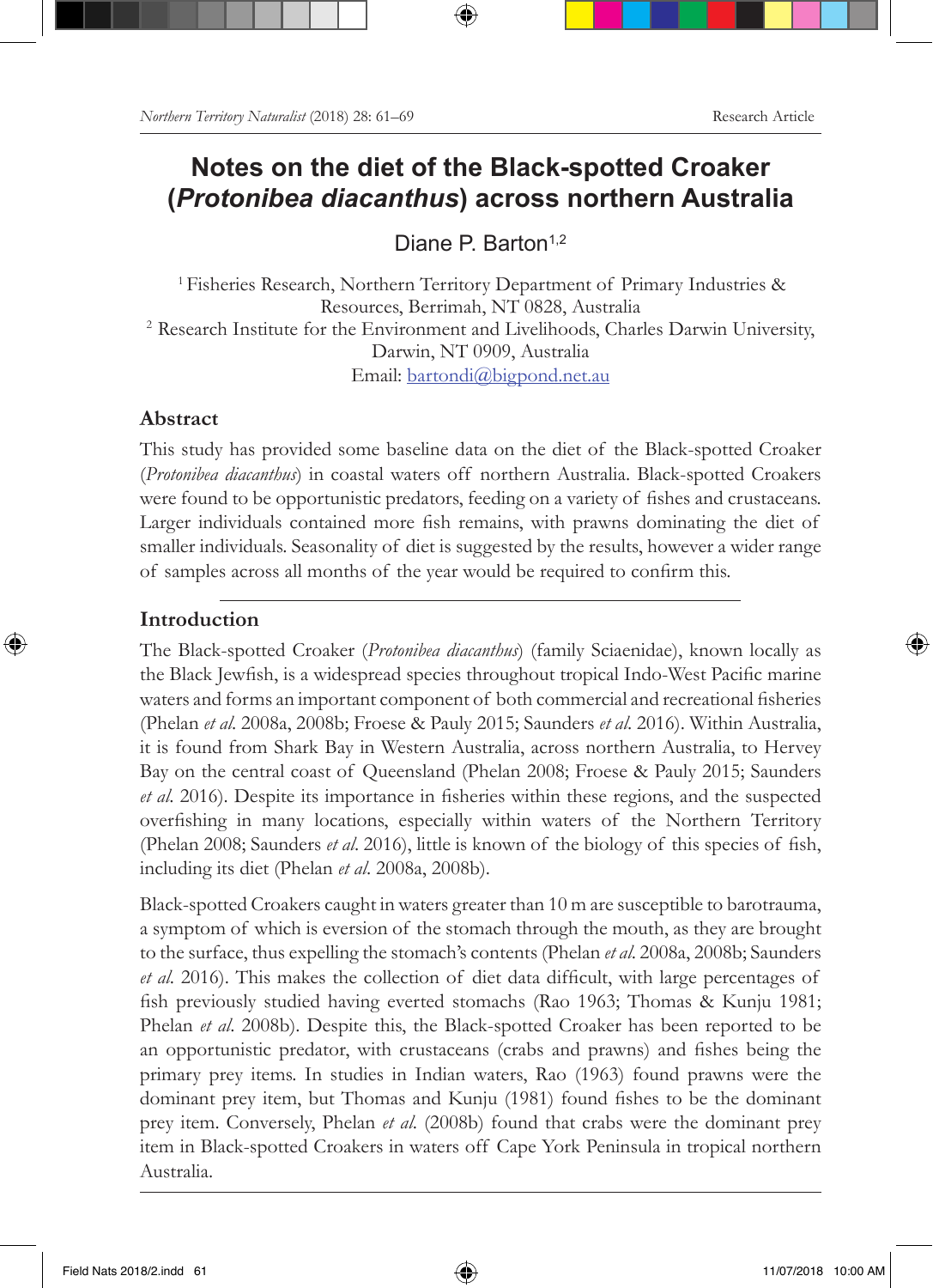As part of a wider study on the parasites of the Black-spotted Croaker in northern Australian waters, data on diet from stomach content analysis were noted and will be presented here for increasing knowledge of aspects of the basic biology of this species of fish.

#### **Materials and Methods**

*Protonibea diacanthus* is a large species of fish, attaining over 1.5 m maximum length (Froese & Pauly 2015). It exhibits rapid growth, with females reaching sexual maturity at approximately 2 years of age and between 890 mm and 980 mm total length (TL) (Phelan & Errity 2008; Phelan *et al*. 2008b).

As part of a larger study, Black-spotted Croakers were collected from a number of locations across northern Australia (Figure 1; Table 1), primarily by line fishing by staff of both the Western Australian and Northern Territory Departments of Fisheries and Indigenous Marine Rangers, as well as by commercial fishers (collected under Northern Territory Fisheries Permit S17/2737). All the fishes were euthanased (Charles Darwin University Animal Ethics Approval A13014), placed on ice, and transported to the laboratory for processing; some were frozen whole prior to processing. Total length (in mm) and sex was recorded for most fish, with the exception of those from the Arafura Sea that were collected by a commercial trawler and were neither measured nor had their gonads collected, and fish collected from Peron Islands that were not measured. The internal organs were removed, and the stomach and intestinal tract was separated from the mesenteries and associated organs, and slit along its length for examination.



**Figure 1**. Map of collection localities for *Protonibea diacanthus* across northern Australia that were used in this study.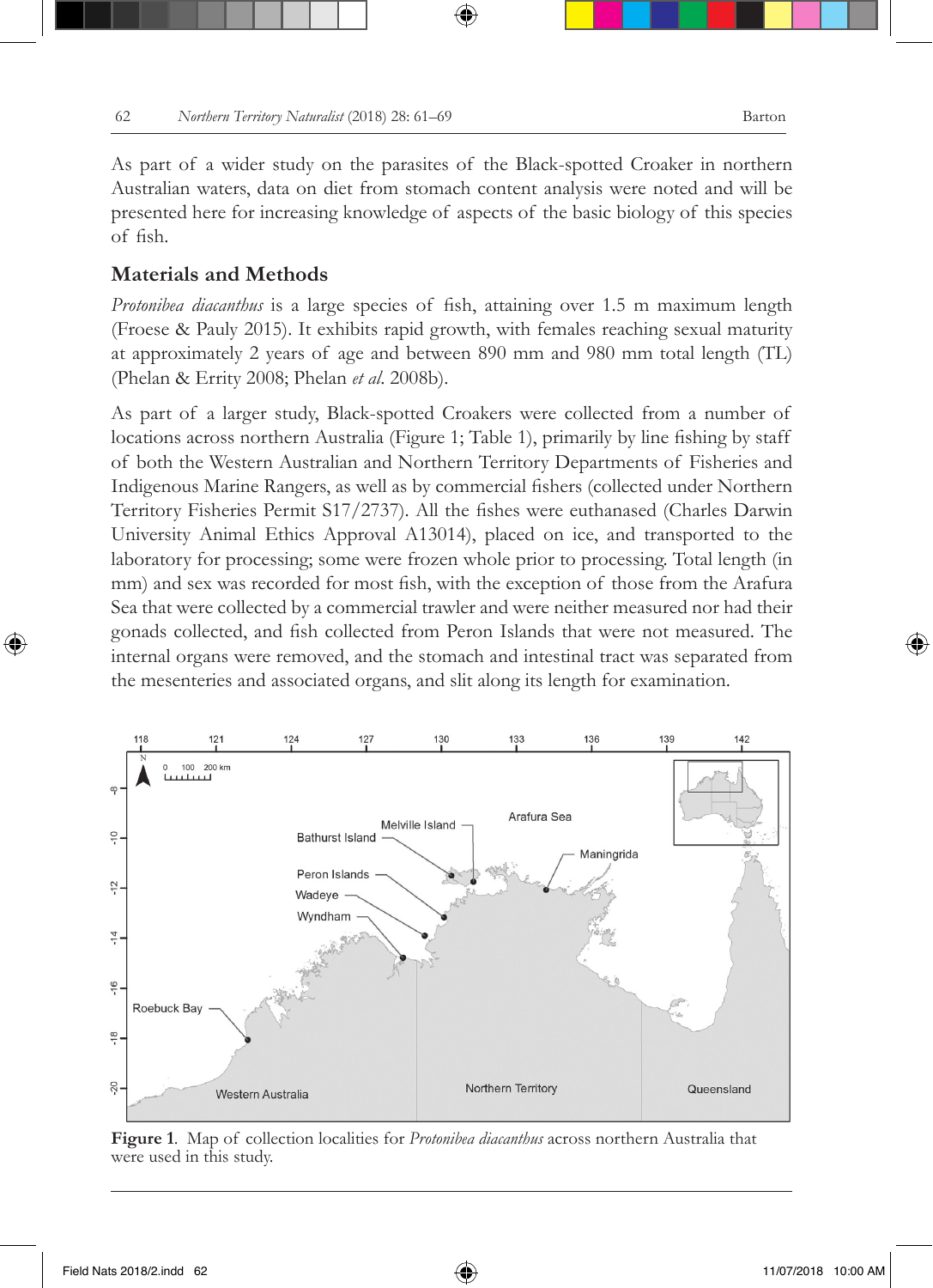At the time of examination, it was noted whether the stomach was everted or not. For non-everted stomachs, whether the stomach was empty or contained food (that was not obviously bait items such as cut chunks of fish) was also noted. Stomach contents were classified broadly as crabs (whole crabs or segments of the carapace and/ or claws), prawns (including stomatopods), or fishes (including whole fishes, skeletal remains, or flesh). As the main aim of the study was the collection of parasites and not a detailed examination of diet, weight and proportions of items were not recorded and identification of dietary item beyond the higher taxonomic levels was not usually attempted.

### **Results**

A total of 223 *Protonibea diacanthus* had their stomach contents noted at the time of dissection (Table 1). A total of 60 (26.9%) stomachs were everted, either partially or completely. Of the remaining 163 stomachs, 74 (45.4%) contained food items.

The highest numbers of fish with everted stomachs were in the collections from Arafura Sea (17 of the 19 (90%) fish; no TL data), Wadeye (14 of 25 (56%); mean TL 699.5 (540–1090) mm) and Bathurst Island (12 of 28 (43%); mean TL (8 fish) 948.1 (510–1120) mm). Depth of collection for fish from these locations was generally over 20 m; fish collected from more shallow waters had higher numbers of non-everted stomachs (Table 1). There was no difference between male and female fish, with 21 males (773.5 (520–1120) mm) and 22 females (797.1 (405–1100) mm) having everted stomachs.

**Table 1.** Locations of fishes collected from along the coastlines of Western Australia (WA) and the Northern Territory (NT) examined in this study. Locations are listed in order from west to east. The number of fishes examined from each location is presented, with the mean Total Length (TL) in mm (range in parentheses), reported water depth at location of collection, and stomach contents (number of fish with relative percentage for each category in parentheses). N/A indicates fish where TL data was not obtained.

| Location           | No.<br>fish | $TL$ (mm)         | Water<br>depth<br>(m) | Number<br>everted | Number<br>with<br>food <sup>a</sup> | Crabs <sup>b</sup> | Prawnsb | Fishesb |
|--------------------|-------------|-------------------|-----------------------|-------------------|-------------------------------------|--------------------|---------|---------|
| Western Australia  |             |                   |                       |                   |                                     |                    |         |         |
| Roebuck Bay        | 36          | 1018.5 (720-1199) | $8 - 15$              | 3(8)              | 17(47)                              | 10(18)             | 3(18)   | 15 (88) |
| Wyndham            | 34          | 1067.1 (804-1300) | $10 - 20$             | 1(3)              | 23(68)                              | 7(4)               | 1(4)    | 17(74)  |
| Northern Territory |             |                   |                       |                   |                                     |                    |         |         |
| Wadeve             | 25          | 789.2 (540-1160)  | $20 - 25$             | 14(56)            | 1(9)                                | 0(0)               | 0(0)    | 1(100)  |
| Peron Islands      | 22          | N/A               | 15                    | 7(32)             | 7(47)                               | 5(71)              | 1(14)   | 4(57)   |
| Bathurst Island    | 28          | 980.6 (387-1235)  | $8 - 35$              | 12(43)            | 2(11)                               | 1(50)              | 0(0)    | 2(100)  |
| Melville Island    | 30          | 646.3 (405-1170)  | $8 - 12$              | 3(10)             | 13(48)                              | 7(54)              | 5(39)   | 3(23)   |
| Maningrida         | 29          | 730.9 (420-1210)  | $3 - 5$               | 3(10)             | 11(42)                              | 5(46)              | 5(46)   | 3(27)   |
| Arafura Sea        | 19          | N/A               | 60                    | 17(90)            | 0(0)                                | 0(0)               | 0(0)    | 0(0)    |
| <b>TOTAL</b>       | 223         | 879.1 (387-1300)  |                       | 60(27)            | 74 (45)                             | 35(47)             | 15(20)  | 45(61)  |

<sup>a</sup>Percent of fish calculated as percent of fish with food in stomach out of total number of fish with non-everted stomachs. <sup>b</sup> Percent of fish calculated as percent of fish with that food type (alone or in combination) out of total number of fish with food in stomach.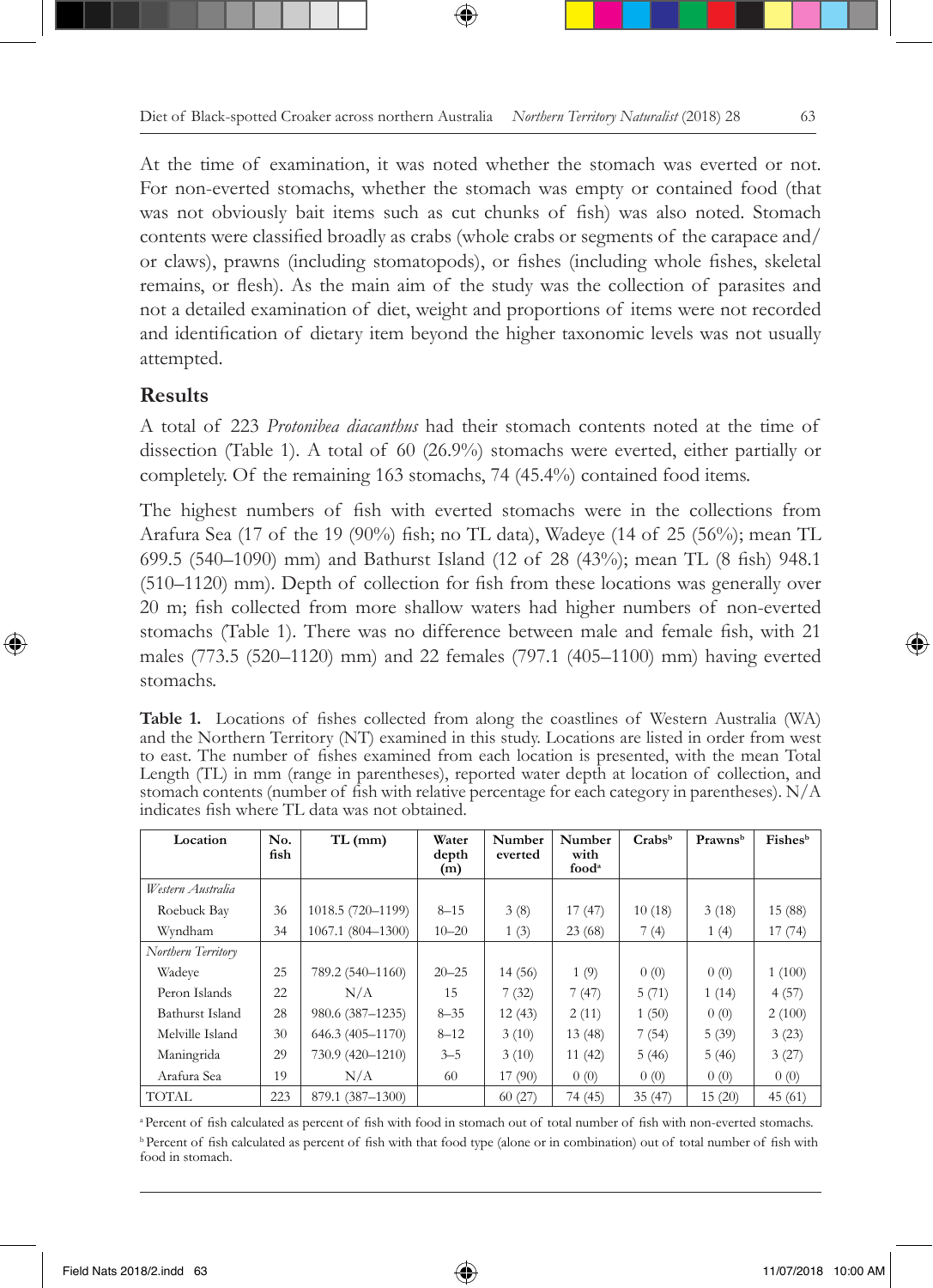Of the 74 stomachs with food items (Table 1), 35 (47.3%) contained crab remains (usually parts of the carapace or claws), 15 (20.3%) contained prawn (and/or stomatopod) remains, and 45 (60.8%) contained fish remains (usually skeletal remains). Of the stomachs with food items, 16 (21.6%) contained two types of food (usually crabs and fishes  $-14$  (87.5%)), and 2 (2.7%) contained elements of all three food types.

The mean TL of fish that contained only prawns was 734 (415–1171) mm, only crabs was 882 (420–1195) mm, and only fishes was 1067.1 (700–1300) mm (Figure 2). However, the distribution of fish with only crab remains was bimodal, with the smaller group 511.7 (420–610; 6 fish) and the larger 1128.9 (1010–1210; 9 fish); notes taken at the time of dissection did not indicate any difference in size of crabs ingested, with small crabs ( $\leq$ 5 cm carapace width) dominating both groups. Fishes with two diet items had a mean TL of 940.7 (510–1162) mm; for the fish that contained a combination of prawns and fish TL was 520 mm, for the two fishes that contained prawns and crabs, mean TL was 525 (510–540) mm and for fishes containing crabs and fish ( $n = 14$ ), mean TL was 1054.5 (984–1168) mm. For the fishes with three diet items, mean TL was 941 (870–1012) mm.

Of the total of 223 fishes, 115 were female (960.2 (405–1220) mm), 88 were male (770.8 (387–1300) mm), and 20 were undetermined (as explained in the Introduction, 19 of these were the Arafura Sea trawler samples from which gonads and TL were not collected; the other was a 1170 mm TL fish from Maningrida, Northern Territory, which contained only prawns in its stomach). Of the female fishes, 45 (13%) contained food,



**Figure 2.** Stomach contents of *Protonibea diacanthus* related to Total Length of fish. C, Crabs; F, Fishes; P, Prawns.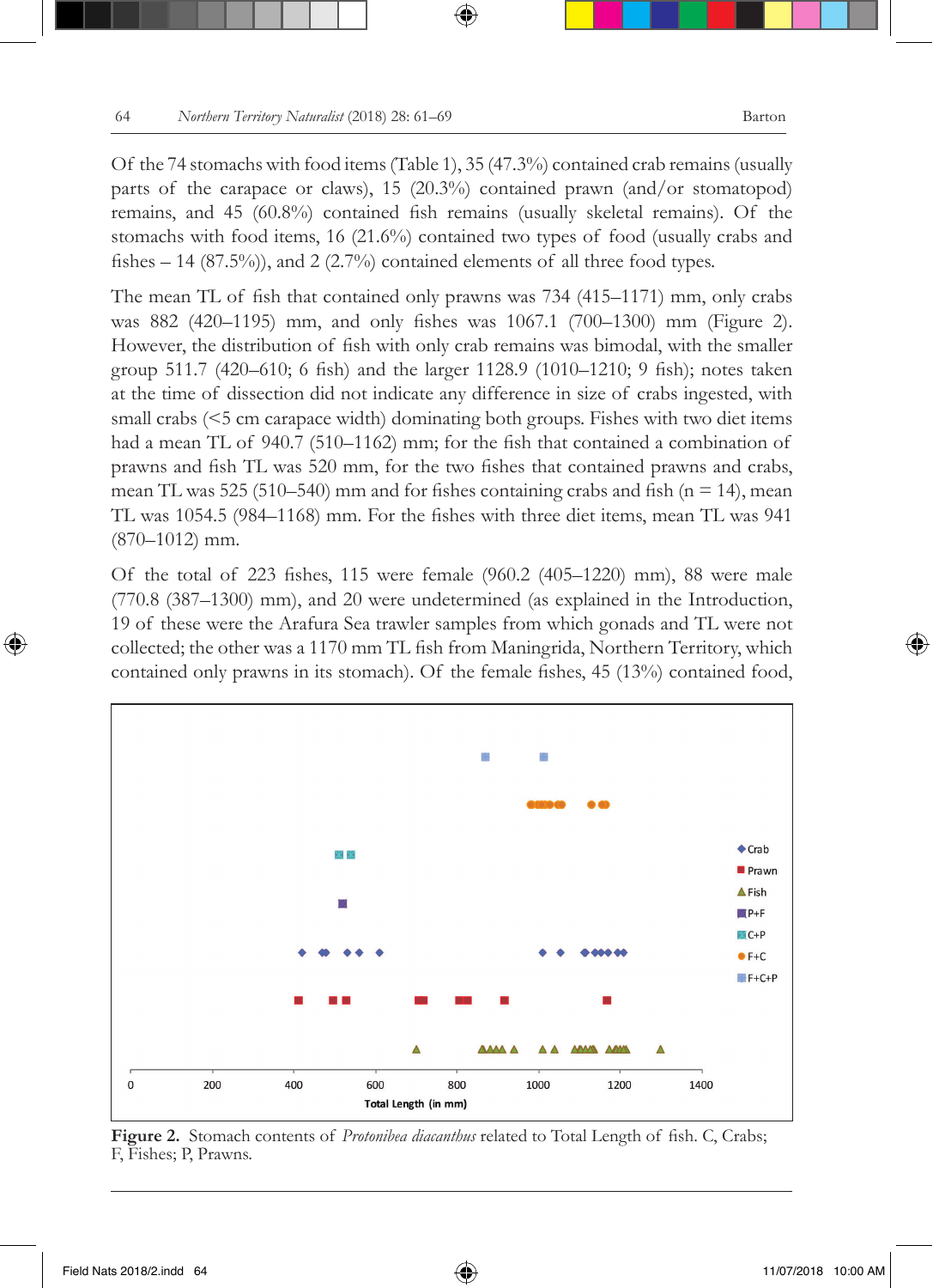

**Figure 3.** Relative proportions of male and female fishes with dietary items in their stomach contents. Relative proportion is the number of fishes of each sex that contained that food item, either alone or in combination.

of which 19 (42.2%) had crabs, 7 (15.6%) had prawns and 32 (71.1%) had fishes; 11 (24.4%) fish had two food items and 1 (2.2%) fish had three items; 22 (19.1%) fishes had everted stomachs (Figure 3). Of the male fishes, 28 (31.8%) contained food, of which 15 (53.6%) had crabs, 8 (28.6%) had prawns, 13 (46.4%) had fish; 6 (21.4%) fish had two food items and 1 (3.6%) fish had three; 21 (23.9%) had everted stomachs.

The month of collection may have an effect on dietary items found within the stomach contents (Figure 4; Table 2); however, not all months were sampled. Fish dominated the prey items for Black-spotted Croakers collected in May to July, whereas crabs were the dominant items in August (Figure 4; Table 2).



**Figure 4.** Stomach contents of *Protonibea diacanthus* by month of collection (relative proportion of fish collected for that month). Data combined for all fishes, independent of sex or location of collection. Sample size for each month of collection indicated by the number in parentheses under month of collection. C, Crabs; F, Fishes; P, Prawns.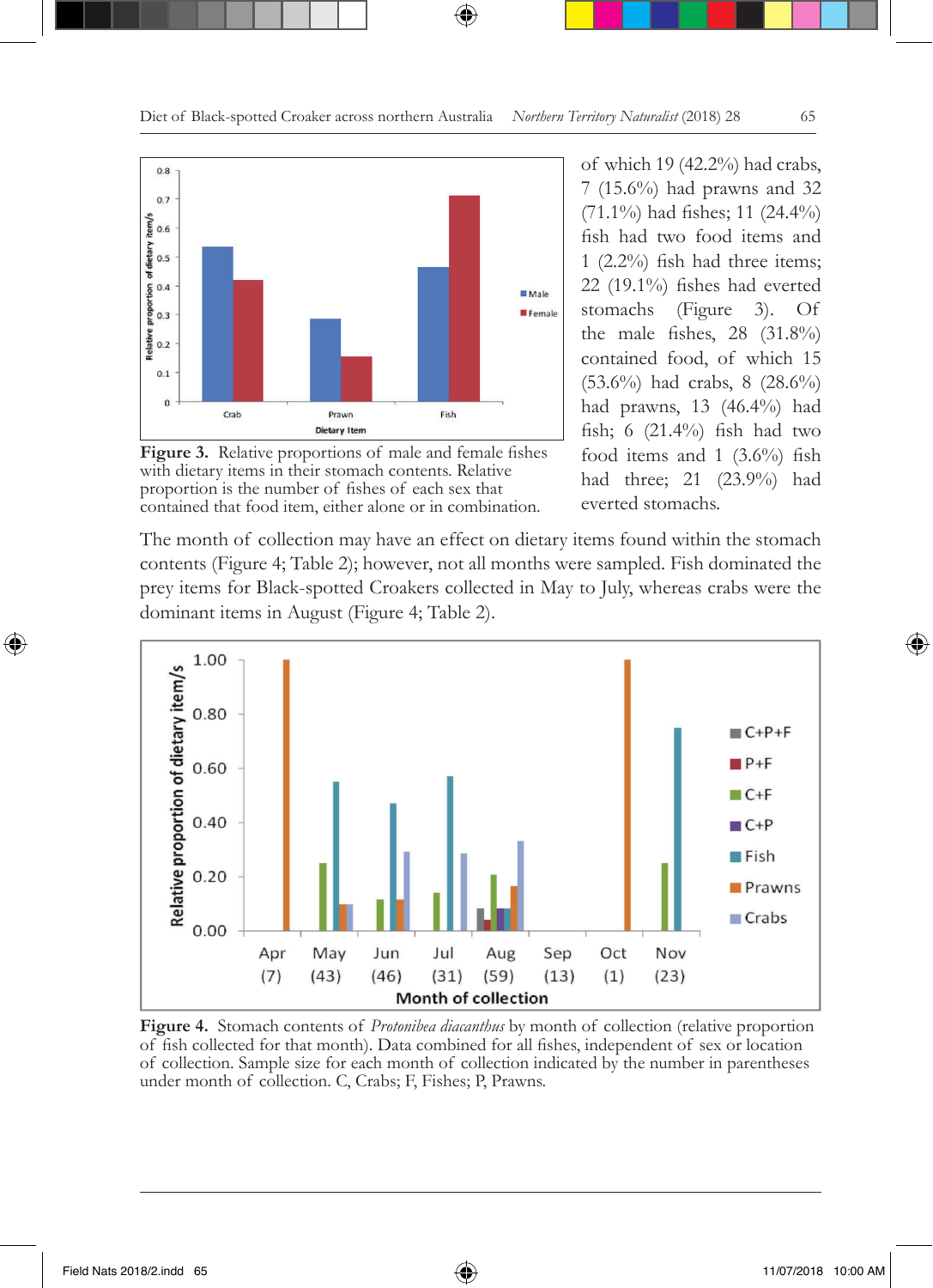| Month        | Number of<br>fishes | $TL$ (mm)         | Number<br>everted | Number<br>with food | Crabs  | Prawns | <b>Fishes</b> |
|--------------|---------------------|-------------------|-------------------|---------------------|--------|--------|---------------|
| April        |                     | 708.6 (405-1170)  | 2(29)             | 1(20)               | 0(0)   | 1(100) | 0(0)          |
| May          | 43                  | 1042.1 (822-1215) | 7(16)             | 20(56)              | 7(35)  | 2(10)  | 16(80)        |
| June         | 46                  | 911.6 (540-1300)  | 14(30)            | 17(53)              | 7 (41) | 2(12)  | 10(59)        |
| July         | 31                  | 1084.2 (899-1210) | 19(61)            | 7(58)               | 3(43)  | 0(0)   | 5(71)         |
| August       | 59                  | 723.9 (420-1199)  | 8(14)             | 24(69)              | 17(71) | 9(38)  | 10(42)        |
| September    | 13                  | 744.2 (540-1100)  | 6(46)             | 0(0)                | 0(0)   | 0(0)   | 0(0)          |
| October      |                     | 720               | 0(0)              | 1(100)              | 0(0)   | 1(100) | 0(0)          |
| November     | 23                  | 1051.0 (387-1235) | 4(18)             | 4(21)               | 1(25)  | 0(0)   | 4(25)         |
| <b>TOTAL</b> | 223                 | 879.1 (387-1300)  | 60(27)            | 74 (45)             | 35(47) | 15(20) | 45(61)        |

**Table 2.** Months of collection for fishes caught from along the coastlines of Western Australia and the Northern Territory examined in this study. Numbers are combined across years of collection and across all sites of collection. Number of fishes examined per month (number of fishes with relative percentage for each category in parentheses; percentages calculated as per Table 1) is presented, with the mean Total Length (TL) in mm (range in parentheses).

## **Discussion**

Little is known of the biology of many of the commercial and recreationally important fish species of northern Australia. As the current status of the Black-spotted Croaker is overfished or undefined (Saunders *et al*. 2016), the requirement for more knowledge on its biology is paramount. Thus, aspects of the diet of the Black-spotted Croaker are presented here to provide baseline data on a previously unreported aspect of the biology of this species of fish in these waters. The only previous study to report on diet of the Black-spotted Croaker in Australian waters (Phelan *et al*. 2008b) was conducted off the northern tip of Cape York Peninsula, an area not included within this study. The data reported here were collected as an adjunct to a parasitological study primarily to assist with parasite life cycle determinations and, as such, were not recorded at a level required for in-depth dietary analysis. The results do show, however, that overall, the diet is similar to that recorded previously (Rao 1963; Thomas & Kunju 1981; Phelan *et al*. 2008b), with Black-spotted Croakers being opportunistic predators, feeding primarily on benthic organisms.

Everted stomachs affected a low number of Black-spotted Croakers in this study (27%) compared to previous studies. Rao (1963) found that 95% (of 679 fishes) collected from trawlers had everted stomachs. These fish were predominantly large (over 500 mm TL), whereas fish under 500 mm TL were usually caught by land-based nets and had a much lower frequency (<37%) of everted stomachs. Thomas & Kunju (1981) also recorded 95% (of 57 fishes) with everted stomachs; all of which were taken by trawlers. Phelan *et al*. (2008b) found 93% of the fish caught by handlines by indigenous subsistence and recreational fishers had everted stomachs; fish were caught in depths ranging from 10 to 25 m. High numbers of everted stomachs were found in this study into Black-spotted Croakers collected from Arafura Sea (trawler samples), and Wadeye and Bathurst Island (commercial fishermen) where collection occurred in water over 20 m in depth. This corresponded with the results of Phelan *et al*. (2008a), who found that 100% of fish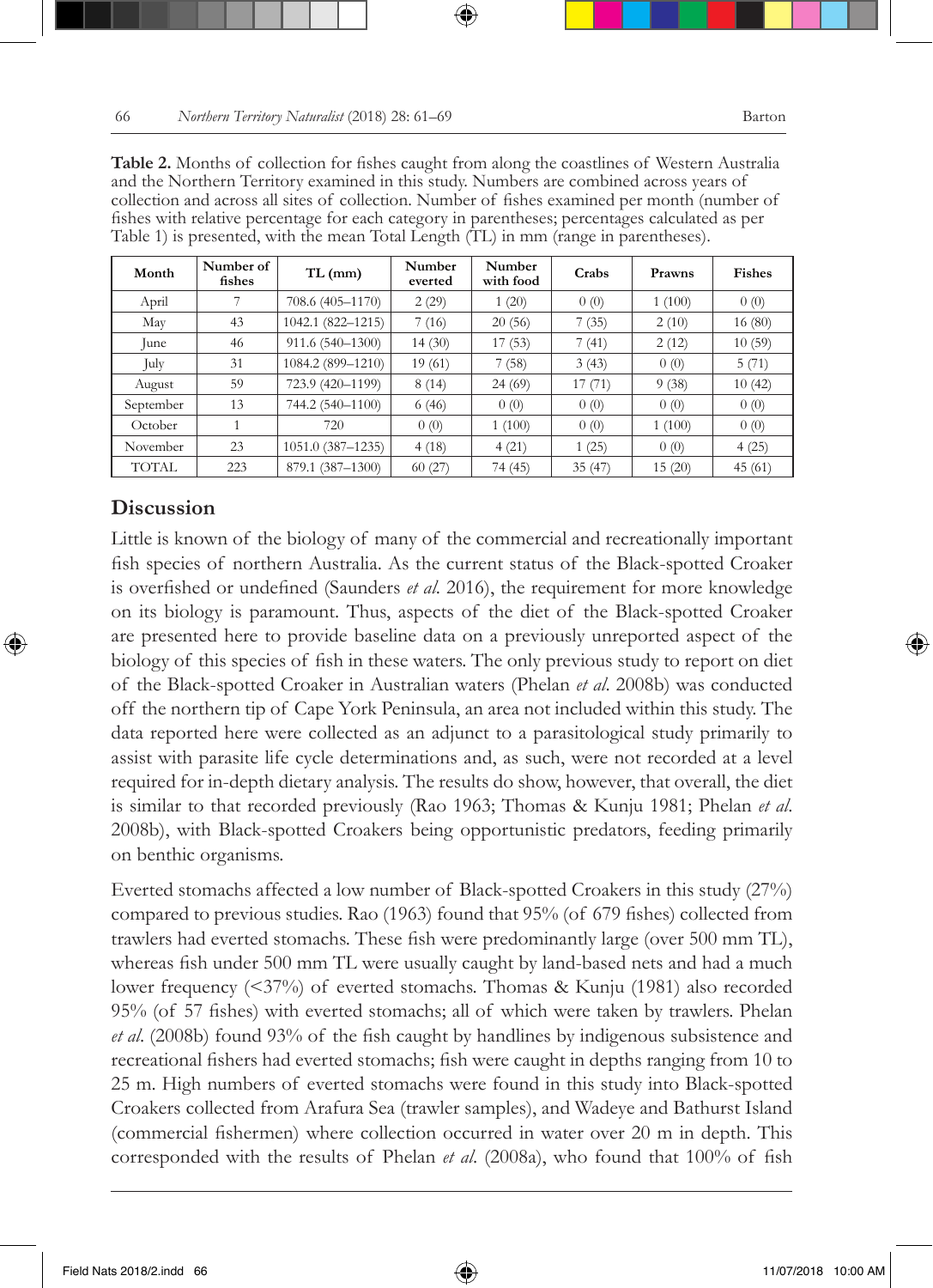caught in waters over 15 m in depth had everted stomachs. Other collection localities still contained fish with everted stomachs, but at much lower levels which may be due to collection from shallower waters or slower ascent through the water column.

It is apparent that differently sized Black-spotted Croakers exhibit different diets. Rao (1963) divided his samples into big- and medium-sized fish (over 500 mm) and juveniles (below 500 mm). For the big Black-spotted Croakers, fishes and prawns were the major food items, but the percentage of prawns was not as high as in juveniles. Black-spotted Croakers reach sexual maturity at approximately 890–980 mm TL (Phelan *et al*. 2008a, 2008b), which corresponds with a shift in dietary items from prawns to fishes in this study (Figure 2). Similar results were found for *Argyrosomus japonicus*, a sciaenid found in waters off southern Australia, with a shift in diet from mysids, to prawns, to fishes corresponding with increasing size (Taylor *et al*. 2006). Crabs, however, had a split distribution with smaller and larger fish containing crabs in their diet. There were no apparent differences in the size of crabs targeted by these fishes, with notes taken at the time of dissection showing that small to medium crabs (less than 5 cm carapace width) were common across both groups of fish. Thus, the dominance of crabs in the diet of Black-spotted Croakers studied by Phelan *et al*. (2008b) could be due to a preference for crustaceans by smaller individuals. The size range of the fishes studied by Phelan *et al.* (2008b) was at the lower end of the size range (429–825 mm TL) compared to the fishes examined in this study (325–1300 mm TL).

Rao (1963) suggested that the Black-spotted Croaker can travel in separate sex-related shoals as there was a consistent difference in the number of female and male fishes collected in trawls across months. As in Rao's (1963) study, females dominated the samples overall, with 56.7% of fish (that were able to be determined) being female and 43.3% being male. Female Black-spotted Croakers in this study generally ate more fishes (70% of all females compared to 46% of males), whereas males ate more crabs and prawns (82% of all males compared to 58% of females). However, the size differences between males and females caught in this study (males mean TL 770.8 (387–1300) mm, females 960.2 (405–1235) mm) is likely to be a confounding factor. More research needs to be conducted on fishes across a wide size range, including juveniles, to determine if there is a relationship between the sex of the fish and dietary preferences.

Aggregations of Black-spotted Croakers are well known and are often targeted by fishermen, leading to overfishing of the species (Phelan *et al*. 2008a, 2008b; Saunders *et al*. 2016). The aggregations are suggested to be either breeding aggregations (Welch *et al*. 2014), or due to food availability (Thomas & Kunju 1981). Recent studies have shown, however, that Black-spotted Croakers show high levels of localised site fidelity (Semmens *et al*. 2010; Taillebois *et al.* 2017), with small scale seasonal migration from shallow to deeper waters, with individuals returning to the same location over time (Semmens *et al.* 2010). Although there is apparent seasonal variability in the diet of the Black-spotted Croakers examined in this study, the lack of samples over the spawning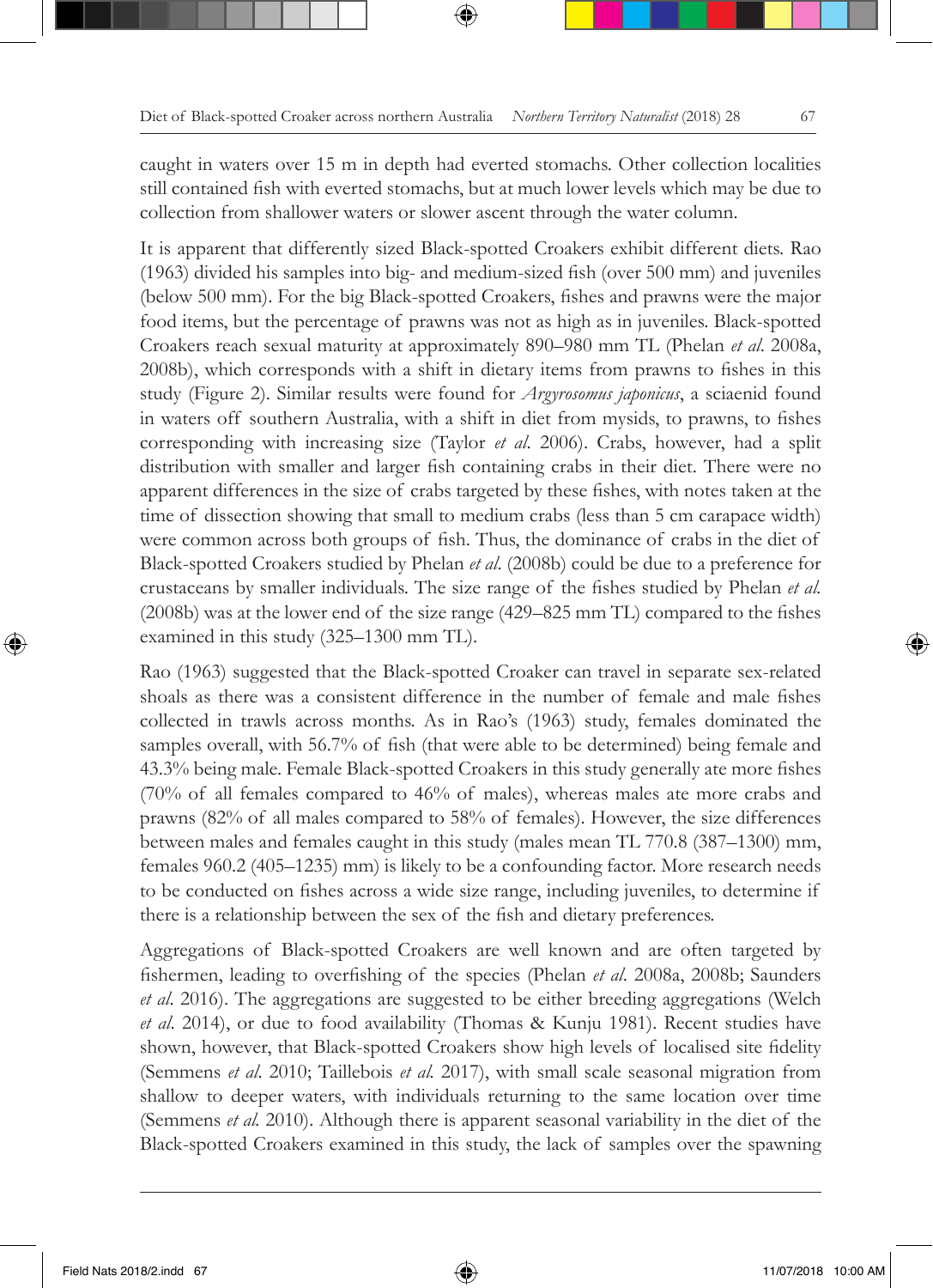season (peaking in December to January; Phelan & Errity 2008) prevents any conclusion regarding the relationship between aggregation and either diet or reproduction.

The majority of dietary items identified in this study were demersal in origin, indicating that the Black-spotted Croaker is a predominantly benthic feeder at all stages of its life cycle. The various crustaceans found are known to be associated with benthic structures, such as reefs; however a few portunid crabs were also found in stomachs, although, generally only in smaller Black-spotted Croakers. The fish that could be identified to either family (i.e. Ophichthidae) or genus (i.e. *Arius, Johnius, Ambassis*) were primarily associated with demersal habitats (Froese & Pauly 2015). The fish identified by Rao (1963) and the sole collected by Thomas and Kunju (1981) are also predominantly benthic.

#### **Acknowledgements**

The author thanks the fishers of the Northern Territory Department of Primary Industries & Resources, the Western Australian Department of Fisheries, plus the various commercial fishermen and Indigenous Marine Rangers from Maningrida, Wadeye and Larrakia for the collection of specimens. The author is indebted to Dr Michael Hammer, Curator of Fishes, Museum and Art Gallery of the Northern Territory, for the identification of the fish from the stomach contents. The author also thanks Dr Richard Saunders, James Cook University, for the preparation of the map used in this paper. This study was supported by the Australian Fisheries Research & Development Corporation (Project Number 2013/017).

### **References**

Froese R. and Pauly D. (2015) *FishBase*. http://www.fishbase.org (accessed 18 December 2015).

- Phelan M., Campbell D. and Humphrey, J. (2008a) Implications of barotrauma and hook type on catching and releasing black-spotted croaker. In: *Assessment of the implications of target fishing on black-spotted croaker* (Protonibea diacanthus) *aggregations in the Northern Territory.* (ed. Phelan M.), pp. 63–92. Fishery Report No. 91, Fisheries Research and Development Corporation and Northern Territory Department of Primary Industry, Fisheries and Mines, Darwin.
- Phelan M. and Errity C. (2008) Reproductive biology of black-spotted croaker from Northern Territory coastal waters. In: *Assessment of the implications of target fishing on black-spotted croaker*  (Protonibea diacanthus) *aggregations in the Northern Territory*. (ed. Phelan M.), pp. 22–33. Fishery Report No. 91, Fisheries Research and Development Corporation and Northern Territory Department of Primary Industry, Fisheries and Mines, Darwin.
- Phelan M.J., Gribble N.A. and Garrett R.N. (2008b) Fishery biology and management of *Protonibea diacanthus* (Sciaenidae) aggregations in far northern Cape York Peninsula waters. *Continental Shelf Research 28*, 2143–2151.
- Rao K.Y. (1963) Some aspects of the biology of 'ghol', *Pseudosciaena diacanthus* (Lacépéde). *Indian Journal of Fisheries* 10, 413–459.
- Saunders T., Roelofs A. and Newman S. (2016) Black-spotted croaker, *Protonibea diacanthus*. In: *Status of Australian fish stocks reports 2016* (eds Stewardson C., Andrews J., Ashby C., Haddon M., Hartmann K., Hone P., Horvat P., Mayfield S., Roelofs A., Sainsbury K., Saunders T., Stewart J., Stobutzki I. and Wise B.). Fisheries Research and Development Corporation, Canberra. http://fish.gov.au (accessed 15 June 2018).